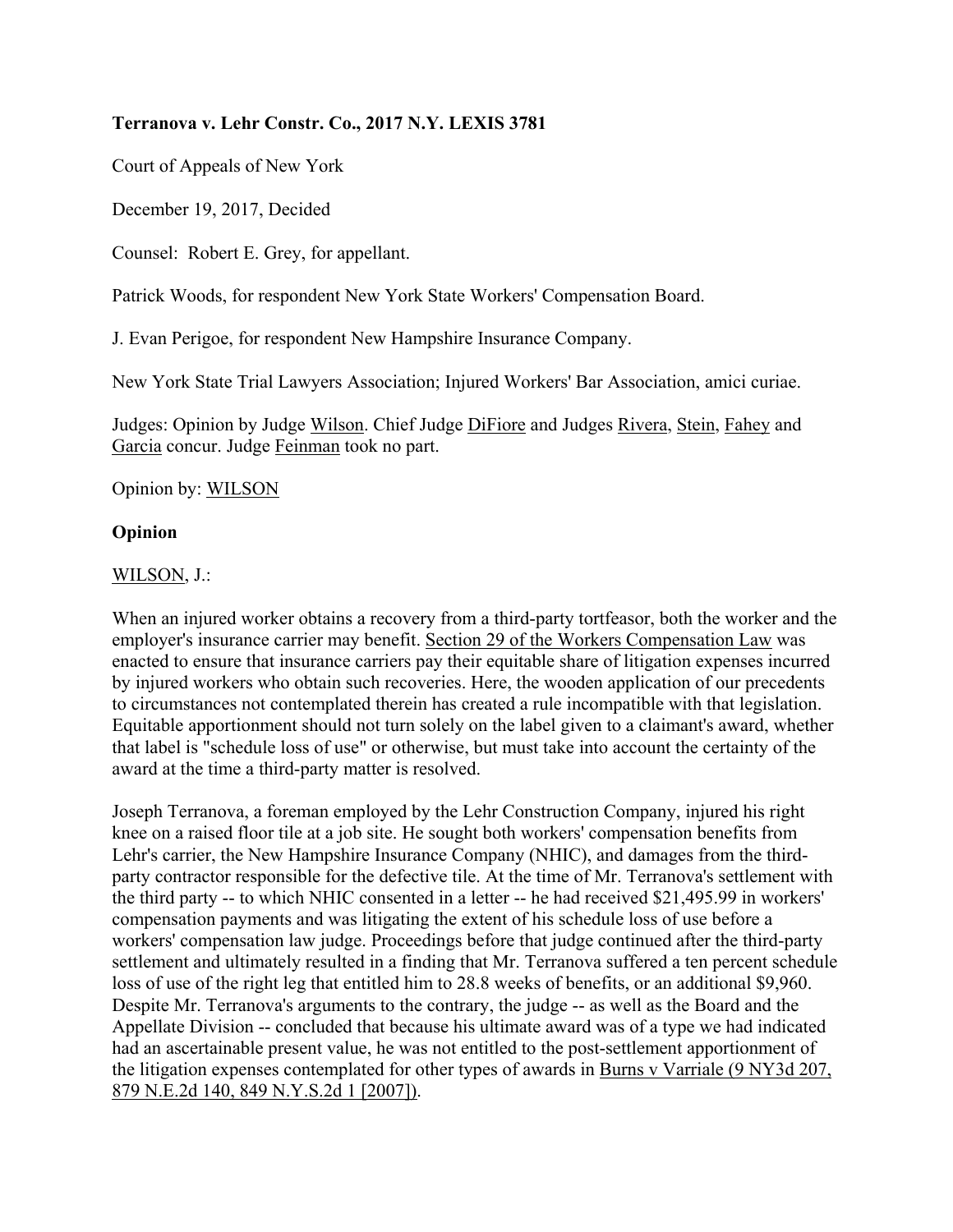As we have previously explained,

"Section 29 of the Workers' Compensation Law governs the rights and obligations of employees, their dependents, and compensation carriers with respect to actions arising out of injuries caused by third-party tort-feasors. A claimant has the first right to bring a third-party action, and, while undertaking such an action, may continue to receive compensation benefits (Workers Compensation Law, § 29, subd 1). In the event that a claimant recovers in a third-party action, the compensation carrier is granted a lien on the amount of the recovery proceeds equal to the amount of past compensation it has paid, with interest (id.). The lien, however, is subordinate to a deduction for costs and attorney's fees (id.). The statute was amended in 1975 (see L 1975, ch 190) to also provide: 'Should the employee or his dependents secure a recovery from [a third party], whether by judgment, settlement or otherwise, such employee or dependents may apply on notice to such lienor to the court in which the third party action was instituted, or to a court of competent jurisdiction if no action was instituted, for an order apportioning the reasonable and necessary expenditures, including attorney's fees, incurred in effecting such recovery. Such expenditures shall be equitably apportioned by the court between the employee or his dependents and the lienor' (Workers' Compensation Law, § 29, subd 1) . . .

The impetus for amending the law to provide for allocation of litigation costs between the employee and the carrier . . . was the desire to stem the inequity to the claimant, arising when a carrier benefits from an employee's recovery while assuming none of the costs incurred in obtaining the recovery, and to ensure that the claimant receives a full measure of the recovery proceeds in excess of the amount of statutory benefits otherwise due the claimant. It was determined that these interests would be most effectively served by equitably apportioning litigation costs. This concept was purposely adopted to avoid 'rigid statutory formulas' and to implement a 'practical and flexible' approach towards ensuring that a compensation carrier assumes its fair share of the costs of litigation (see Memorandum of NY Law Rev Comm, op cit, p 1553; see, also, Becker v Huss Co., 43 NY2d 527, 543, 373 N.E.2d 1205, 402 N.Y.S.2d 980, supra). It is evident that the determination of what constitutes equitable apportionment of costs has been left to the courts"

## (Matter of Kelly v State Ins. Fund, 60 NY2d 131, 135-138, 456 N.E.2d 791, 468 N.Y.S.2d 850 [1983]).

Twice previously we have been called upon to fashion a method for the equitable apportionment of legal expenses between claimants and carriers. In Matter of Kelly, we held that the legislative purpose underlying the 1975 amendments was best served by "an allocation formula that takes into consideration the full benefit a carrier receives from an employee's recovery in a third-party action" (id. at 138). That "full benefit" includes not only the past benefits paid (which the carrier may recoup via its lien) but also the present value of estimated future benefits (which the carrier will no longer have to pay out) (id. at 135). In Kelly, the petitioner received death benefits after her husband's untimely demise in a construction accident. Because death benefits are awarded at a fixed weekly rate until a spouse dies or remarries, the future value of those benefits could be ascertained with the aid of actuarial tables, reduced to its present value, subjected to a percent cost of litigation multiplier, and used to, among other things, reduce a carrier's lien or calculate its holiday period. In short, in Kelly as in the host of cases that followed its approach, when "the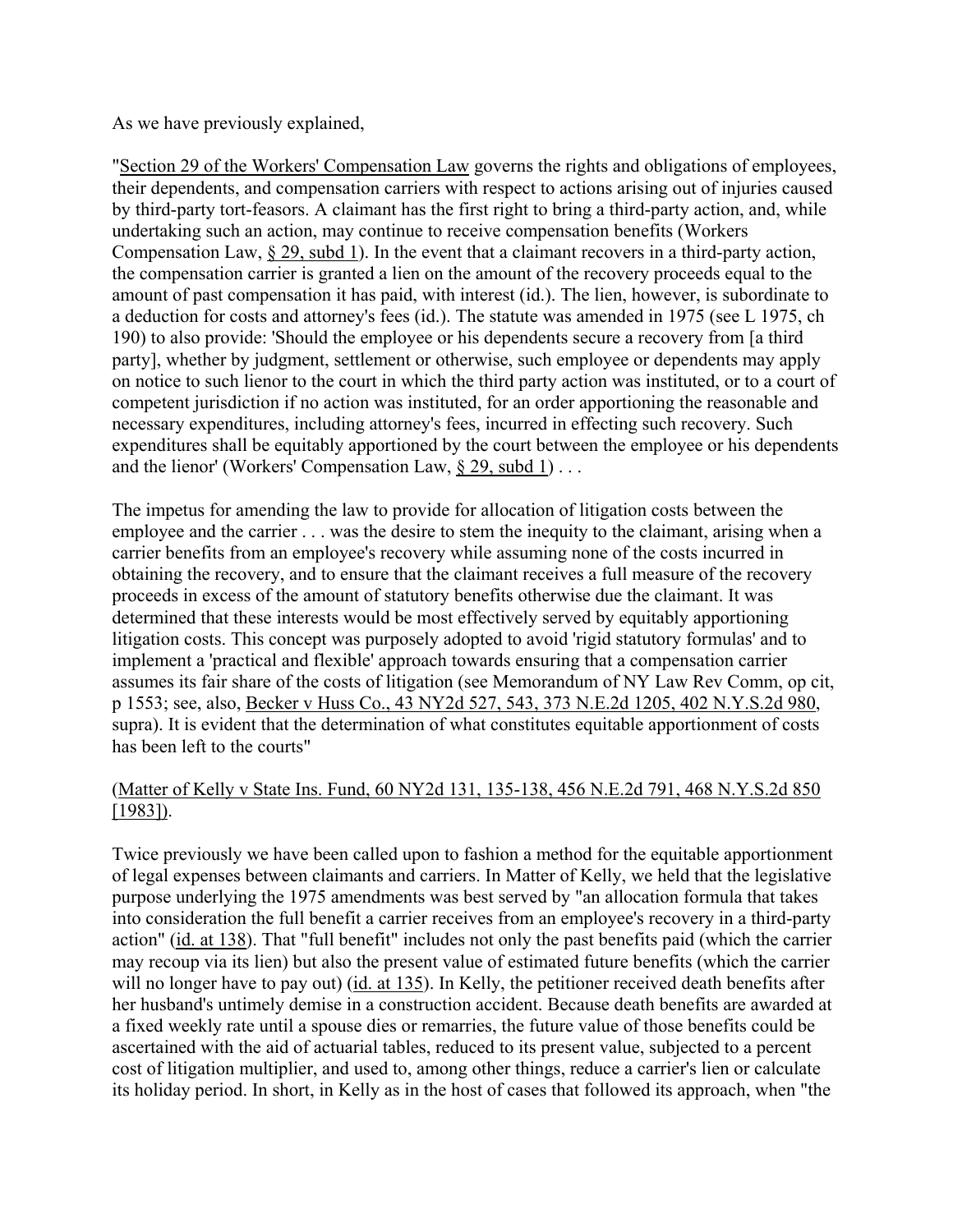value of future compensation payments that a carrier has been relieved of paying due to a thirdparty recovery is not so speculative that it would be improper to estimate and to assess litigation costs against this benefit to the carrier," those costs should be apportioned at the time of any third-party settlement (id. at 139).

In Burns v Varriale, we confronted the case of a claimant entitled to speculative benefits for a nonschedule permanent partial disability (9 NY3d 207, 879 N.E.2d 140, 849 N.Y.S.2d 1 [2007]). Because the value of the benefits associated with such a disability typically fluctuates with, inter alia, the claimant's income, we held that "it cannot be quantified or reliably predicted" and that it would thus "not be appropriate for a court to apportion attorney's fees based on a such a benefit" at the time of the third-party settlement (id. at 215). That unpredictability must not, however, result in a permanent windfall for the carrier. Instead, "the carrier should be required to periodically pay its equitable share of attorney's fees and costs" based on "actual, nonspeculative" benefits as those once-speculative benefits accrue (id. at 217). We expected that pay-as-you-go process would apply in cases where "a claimant does not receive benefits for death, total disability[,] or schedule loss of use" (id. at 215).

Neither Kelly nor Burns contemplated the sequence involved here, in which a third-party settlement was consummated before an award was determined. Here, although the Board ultimately recognized the inequity of its initial determination, it first misinterpreted Kelly and Burns as requiring that litigation costs apportioned against all schedule loss of use awards be either assigned at the time of the third-party settlement or not at all. The Appellate Division, believing the result was dictated by Burns and Kelly, affirmed.

In Burns, we noted that "if a claimant does not receive benefits for death, total disability or schedule loss of use, the carrier's future benefit cannot be quantified by actuarial or other reliable means" (9 NY3d at 215). The Board and Appellate Division mistakenly concluded that the inverse of that statement is true, but it is not. If a claimant does receive benefits for death, total disability or schedule loss of use, the carrier's future benefit sometimes can -- but sometimes cannot — be quantified by actuarial or other reliable means at the time a third-party settlement is reached.

Whether a particular type of award can be reliably quantified at some point in time does not end the inquiry; rather, a court must determine whether the award is quantified at the time a thirdparty suit is resolved, such that the litigation expenses associated with that suit can be equitably apportioned in the allocation between claimant and carrier. Once awarded by the Board, schedule loss of use benefits "are easily ascertainable because such awards are paid out over a specific number of weeks at a set rate (or in a lump sum)" and litigation costs can be fairly apportioned thereto (Burns, 9 NY3d at 216). When that loss of use has been determined prior to the resolution of the third-party action, those costs can be awarded when the judgment or settlement is obtained. When, as here, the present value of the loss of use or other benefits is not finalized at the time of the claimant's recovery in the third-party matter, the carrier must pay its fair share once the present value is determined. We emphasize once again: Kelly, Burns, and Workers Compensation Law § 29 require carriers to bear their fair share of the litigation expenses.